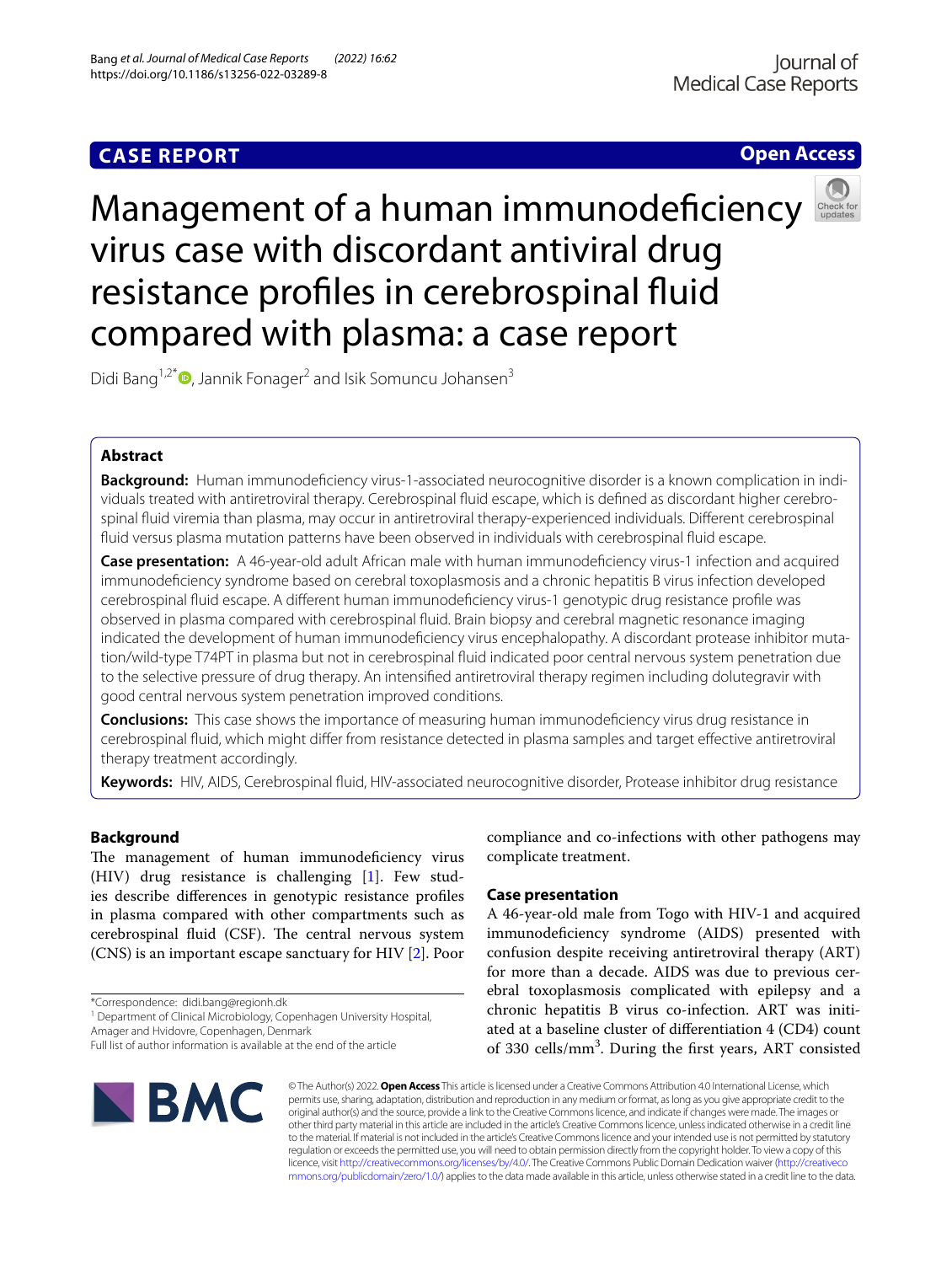of two nucleoside(tide) reverse-transcriptase inhibitors (NRTIs) and a non-nucleoside reverse transcriptase (NNRTI). The HIV-1 *pol* gene genotypic resistance analysis showed development of the NRTI M184V mutation, and NNRTI K103N and E138EK mutations in plasma, respectively. Poor compliance, increasing viral loads, falling CD4 cell count levels, and mutation development led to therapy changes. The lowest nadir CD4 count was zero cells/mm<sup>3</sup>. The NRTI M184V mutation results in highlevel *in vitro* resistance to lamivudine (3TC) [\[3](#page-3-2)]. As the mutation increases susceptibility to zidovudine (AZT) and tenofovir (TDF), combined treatment with 3TC was continued. The nonpolymorphic NNRTI K103N mutation causes high-level resistance to efavirenz (EFV), and E138K mutation causes potential low-level cross-resistance to EFV, which was discontinued together with 3TC. Therapy now consisted of two to four of the newer potent NRTIs with addition of a protease inhibitor (PI) frst alone and later boosted (Fig. [1](#page-1-0)).

During subsequent years, the plasma resistance pattern reverted to susceptible for the NRTI/NNRTIs; however the PI mutation L89V appeared, only later to revert to fully susceptible again. The PI L89V mutation may contribute to reduced PI susceptibility. Strengthened therapy included an integrase inhibitor (INI).

After more than a decade on ART therapy, HIV RNA levels and CD4 cell counts deteriorated and the condition was complicated by unspecifc neurological symptoms and convulsions. The CSF cell count was increased with 99  $(>5)$  cells per mm<sup>3</sup> (98% mononuclear), with an elevated protein level (1.96, 0.4–0.7 g/L), no erythrocytes present, and a normal glucose level (2.5 mmol/l). Cerebrospinal fuid was negative for bacterial culture, syphilis, toxoplasmosis, *Mycoplasma pneumoniae*, and polymerase chain reaction (PCR) diagnostics for John Cunningham (JC) polyomavirus, enterovirus, herpes simplex virus, varicella zoster virus, and cytomegalovirus. The CSF Epstein–Barr virus (EBV) level was 11,871 copies per ml. The HIV viral load in CSF and plasma were 1.2 million and 10,874 HIV RNA copies per ml, respectively. Cerebral magnetic resonance imaging (MRI) showed toxoplasmosis sequelae and unspecifc changes in the white matter. A brain biopsy confrmed a diagnosis of HIV encephalopathy with cerebral toxoplasmosis sequelae.

<span id="page-1-0"></span>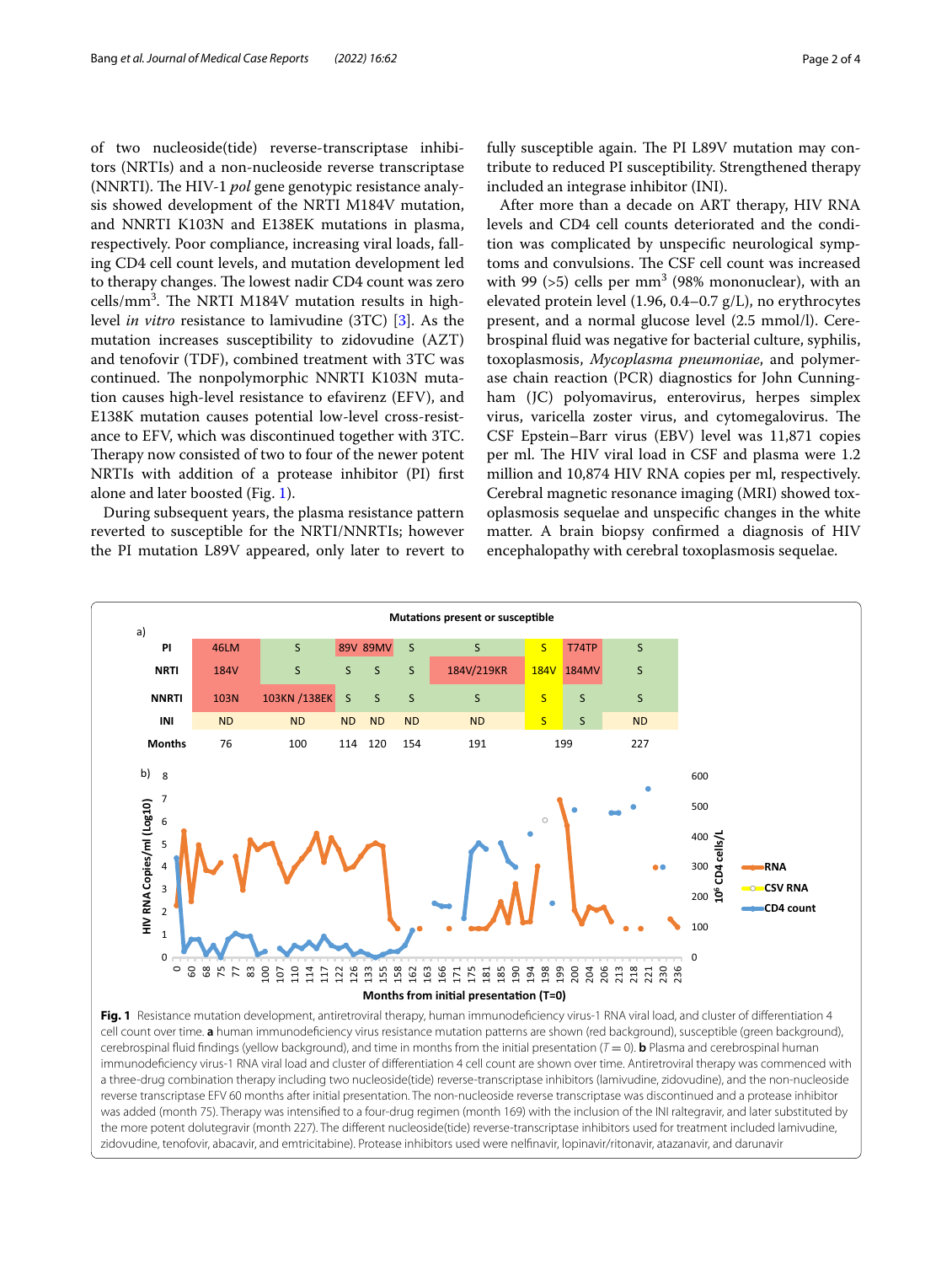At the point of CSF escape diagnosis, the CD4 cell count was  $180 \text{ cells/mm}^3$ , and both plasma and CSF harbored the same NRTI M184V mutation. However, discordantly, the accessory nonpolymorphic PI T74TP mutation mixed with wild type appeared only in the plasma but not CSF. Intensifed therapy included changing raltegravir with the more potent integrase inhibitor dolutegravir, which resulted in a marked improvement of CD4 cell counts and suppression of viral levels.

#### **Discussion and conclusion**

Cerebral MRI and histopathology indicated HIV encephalopathy. The blood–brain barrier may hinder the passage of ART into the brain parenchyma. Reduced penetration achieving lower CNS concentrations leads to virus compartmentalization and selection of drug-resistant mutants  $[4]$  $[4]$ . The discordant finding of the PI T74TP mutation/wild type in the plasma but not CSF indicates a selective drug pressure in plasma and not in the CSF caused by insufficient CNS drug penetration. The mutation occurs primarily in patients who have received multiples PIs, and may cause potential low-level resistance. The CNS distribution of ART may be poor, and the CSF concentrations may fall below the drug concentrations needed to inhibit wild-type virus [\[5](#page-3-4)]. Despite ART, about half of all HIV-infected individuals experience cognitive impairment [[5\]](#page-3-4). Our case fndings were consistent with characteristics frequently observed with CSF escape. Cerebrospinal fuid escape is seen after more than 15 years of HIV infection, previous low-level viremia, and the presence of M184V/I mutations in the CSF [\[6](#page-3-5)]. Antiretroviral therapy may have a greater efect on HIV-RNA levels in the CSF compared with plasma, even in the presence of drug resistance. The CNS Penetration Effectiveness (CPE) score is designed to rank the efectiveness of each drug. The score is high for boosted PIs, which are considered to be CNS penetrating [\[2](#page-3-1), [7](#page-3-6)]. Boosted PIs may reduce the CSF HIV-RNA level but do not consistently achieve *in vitro* 50% inhibitory concentrations in the CSF [\[7](#page-3-6)]. PI regimens have been associated with threefold higher odds of CSF escape compared with other ART regimens and neurological symptoms [[7\]](#page-3-6). A large prospective study has shown that reduced CNS ART bioavailability may predispose to CSF escape in patients with MI84V/I mutations, as found in this case [[7\]](#page-3-6).

Our case had CSF viral escape with a CSF HIV-RNA level more than 100 times higher than that observed in plasma. This could lead to speculation on the adherence level. Although the T74P mutation is described as nonpolymorphic, the T74TP mutation was mixed with wild type, which has sporadically been reported. This partial reversion to wild type might be explained by prolonged periods of nonadherence. Intensifed ART with good CNS penetration drugs, including the integrase inhibitor dolutegravir, which has the highest CPE score, markedly improved neurological symptoms and regression of cerebral fndings on repeated MRI scans. Although less neurotropic, the fndings of elevated EBV in the CNS may also have contributed to the HIV encephalopathy observed. This case shows the importance of measuring HIV viral load and drug resistance in CSF fuid in patients with neurological symptoms, allowing for efective therapy adjustments and improved management of HIV-associated neurocognitive disorders.

Complete control of HIV replication in the CSF as well as in plasma is necessary.

#### **Abbreviations**

ART: Antiretroviral therapy; CNS: Central nervous system; CPE: Central nervous system penetration effectiveness; CSF: Cerebrospinal fluid; EBV: Epstein-Barrvirus; MRI: Magnetic resonance imaging; HIV: Human immunodefciency virus; INI: Integrase inhibitor; NRTI: Nucleoside(tide) reverse transcriptase inhibitor; NNRTI: Non-nucleoside reverse-transcriptase inhibitor; PI: Protease inhibitor; S: Susceptible; AZT: Zidovudine; 3TC: Lamivudine; ABC: Abacavir; TDF: Tenofovir disoproxil; FTC: Emtricitabine; EFV: Efavirenz; NFV: Nelfnavir; LPVr: Lopinavir/ ritonavir; ATV: Atazanavir; DRV: Darunavir; RAL: Raltegravir; DTG: Dolutegravir.

#### **Acknowledgements**

Not applicable.

#### **Authors' contributions**

IJ treated the patient. DB and JF designed and implemented the research. Together DB, JF, and IJ analyzed the results, and DB wrote the frst draft of the manuscript. All authors contributed to the writing of the manuscript. All authors read and approved the fnal manuscript.

#### **Funding**

Not applicable.

#### **Availability of data and materials**

All data generated or analyzed during this study are included in this published article.

#### **Declarations**

#### **Ethics approval and consent to participate**

This case report has been described in accordance with the ethical standards laid down in the "Declaration of Helsinki 1964" and its later amendments or comparable ethical standards. A written informed consent form was signed by the patient. Written informed consent for patient information and images to be published was provided by the patient.

#### **Consent for publication**

Written informed consent was obtained from the patient for publication of this case report and any accompanying images. A copy of the written consent is available for review by the Editor-in-Chief of this journal.

#### **Competing interests**

The authors declare that they have no competing interests.

#### **Author details**

<sup>1</sup> Department of Clinical Microbiology, Copenhagen University Hospital, Amager and Hvidovre, Copenhagen, Denmark. <sup>2</sup> Virus and Microbiological Special Diagnostics, Statens Serum Institut, Copenhagen, Denmark.<sup>3</sup> Department of infectious Diseases Q, Odense University Hospital, Odense, Denmark.